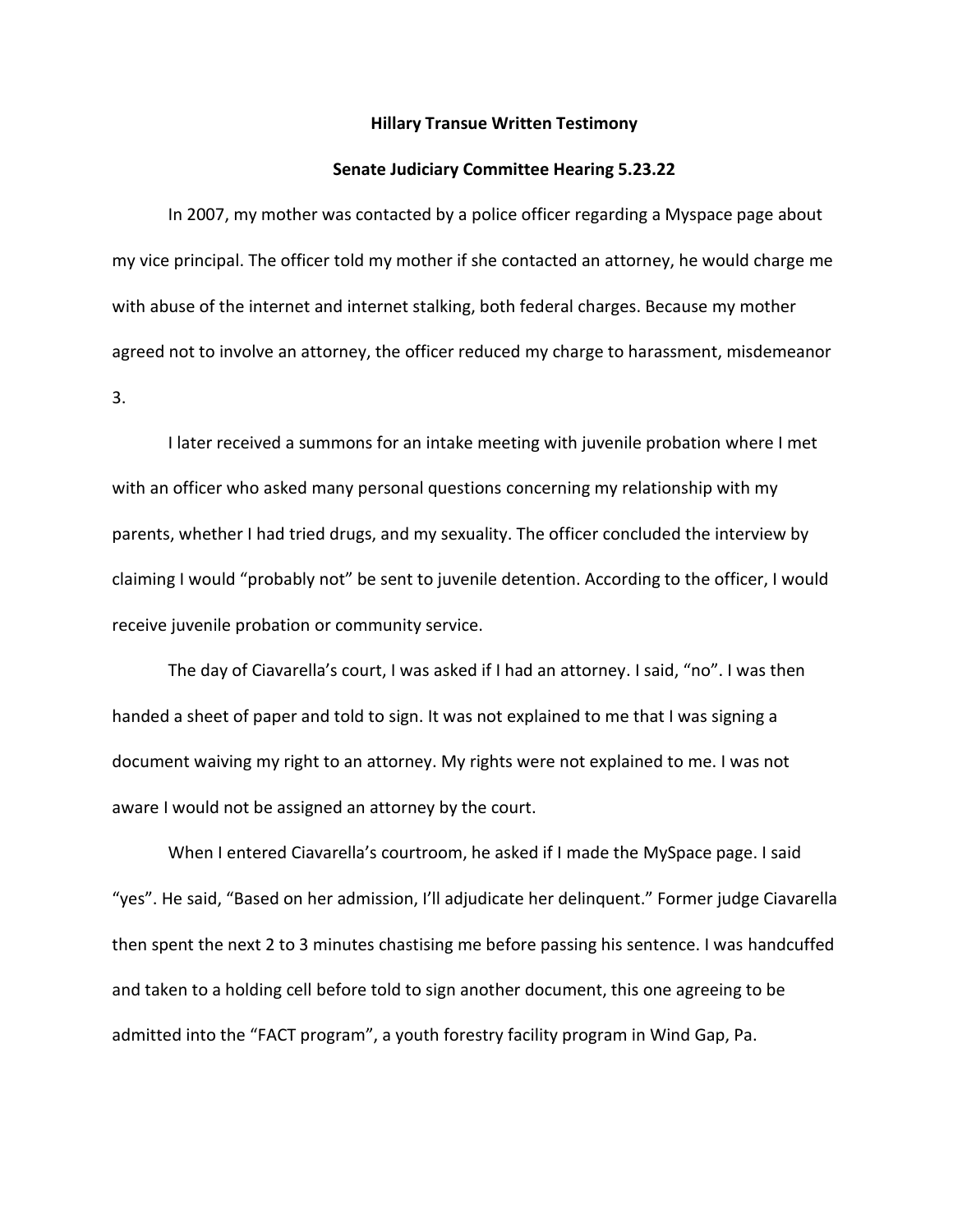The several other girls sentenced with me cried the entire way to our placement. We cried during the two minutes phone calls with our parents and as we self-administered harsh chemical lice treatments into our hair. At the forestry facility, we were treated like criminals. When we would push back against this kind of sentiment, the staff would inform us we were not being punished but rehabilitated. We marched across the campus with our hands behind our backs and were ridiculed and/or punished on the occasions in which we were brazen enough to demand compassion or respect from any of our jailers.

It was not made immediately clear to any of us that our sentences were a standard minimum of three months, that we were placed indefinitely and pending our judge's review. This meant any personal slights or perceived misbehaviors would be enough for the judge to resentence a child to another three months, until they met his personal standards of behavior. A child could be written up for refusing to wash their hair, asking for too many helpings at dinner, refusing meals, verbal altercations with other girls, or being too tired to participate in a physical exercise. A write up was akin to an additional three months.

In alignment with the experiences of all youth in placement, the alternative school I was forced to attend did not provide a meaningful education. Teachers would often sit at their desks reading books or texting. If a student requested a textbook to peruse, that would sometimes be the only education they had access to all day. Teachers who were generous enough to actually teach would provide basic instruction, teaching lessons normally mastered by middle school. This is why many youths fall behind and are unable to return to their previous schools, because the education services in placement are deeply inadequate. In some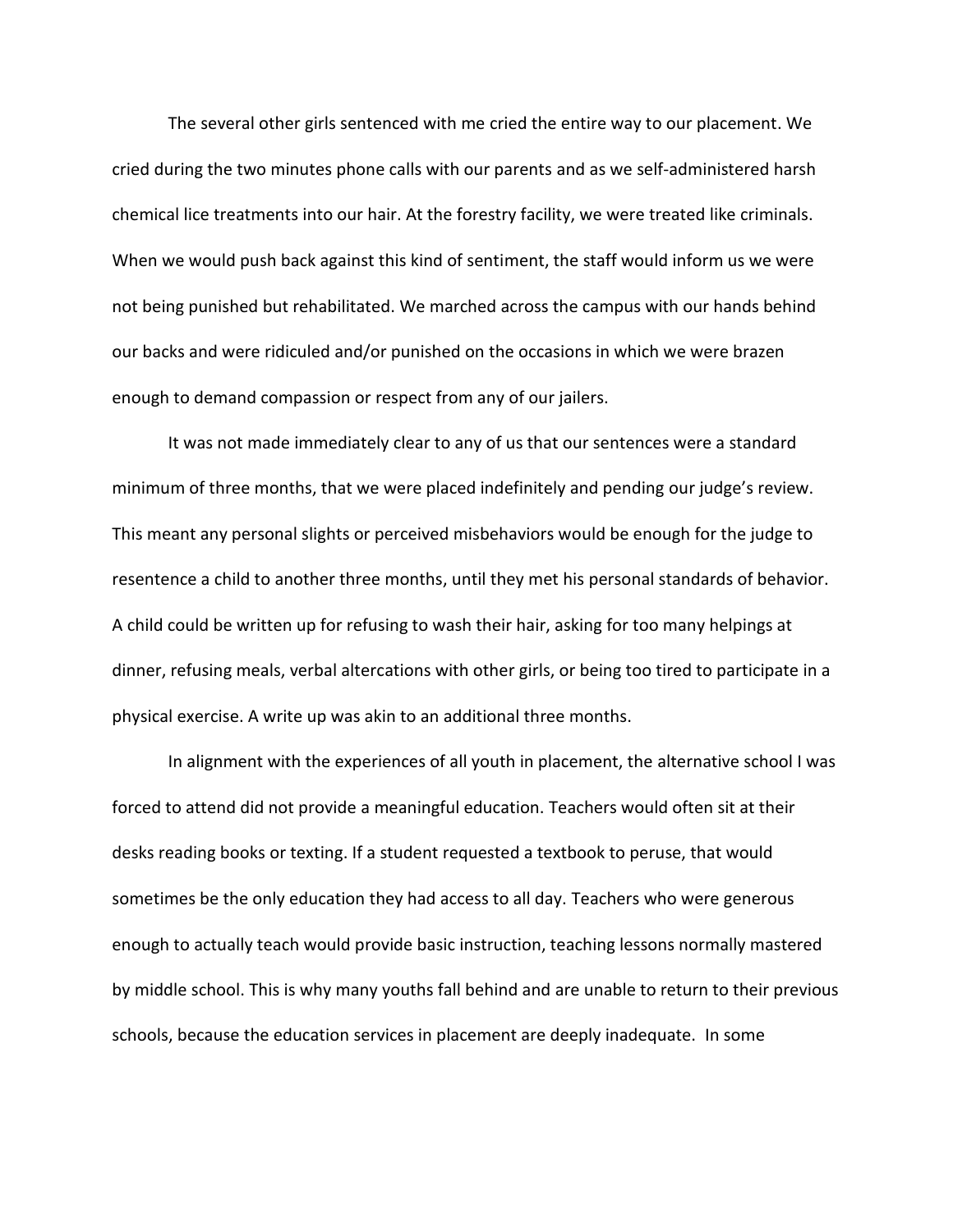jurisdictions in Pennsylvania, 64% of youth involved in the juvenile justice system do not graduate from high school.

After my early release, procured through the efforts of Juvenile Law Center, my school was resistant to readmit me in the appropriate grade, though I'd only been unenrolled for three weeks. My teachers adopted new attitudes towards me. Other kids shied away from me. When I met new friends, I could not discuss this significant life event in front of their parents, who would not be comfortable knowing a juvenile delinquent was in their home. The stigma of having been in placement was almost as detrimental to my emotional well-being as the placement itself.

In the end, the judge reluctantly consented for me to serve 6 months probation instead of my indefinite out-of-home placement sentence. But it was communicated to me that any act of indiscretion in school or my community would give the judge cause to rescind my consent decree and send me back into a placement facility. I was subjected to random weekly drug tests and visits with the school probation officer in front of my peers. If I violated the terms of my consent decree or behaved in any way that required disciplinary action by the school, from missing a homework assignment to a verbal argument, I could be "sent away". "Sent away" is the language the judge used. He certainly did not delude himself nor any of the children he placed about the true nature of where he was sending them.

Half of all youth in placement are there for technical violations of probation. Youth on probation who have not committed new offenses are routinely removed from the community for rule violations. This costs Pennsylvania over \$140 million a year. Youth often have their probation revoked without a formal violation hearing, as required by the PA Rules of Juvenile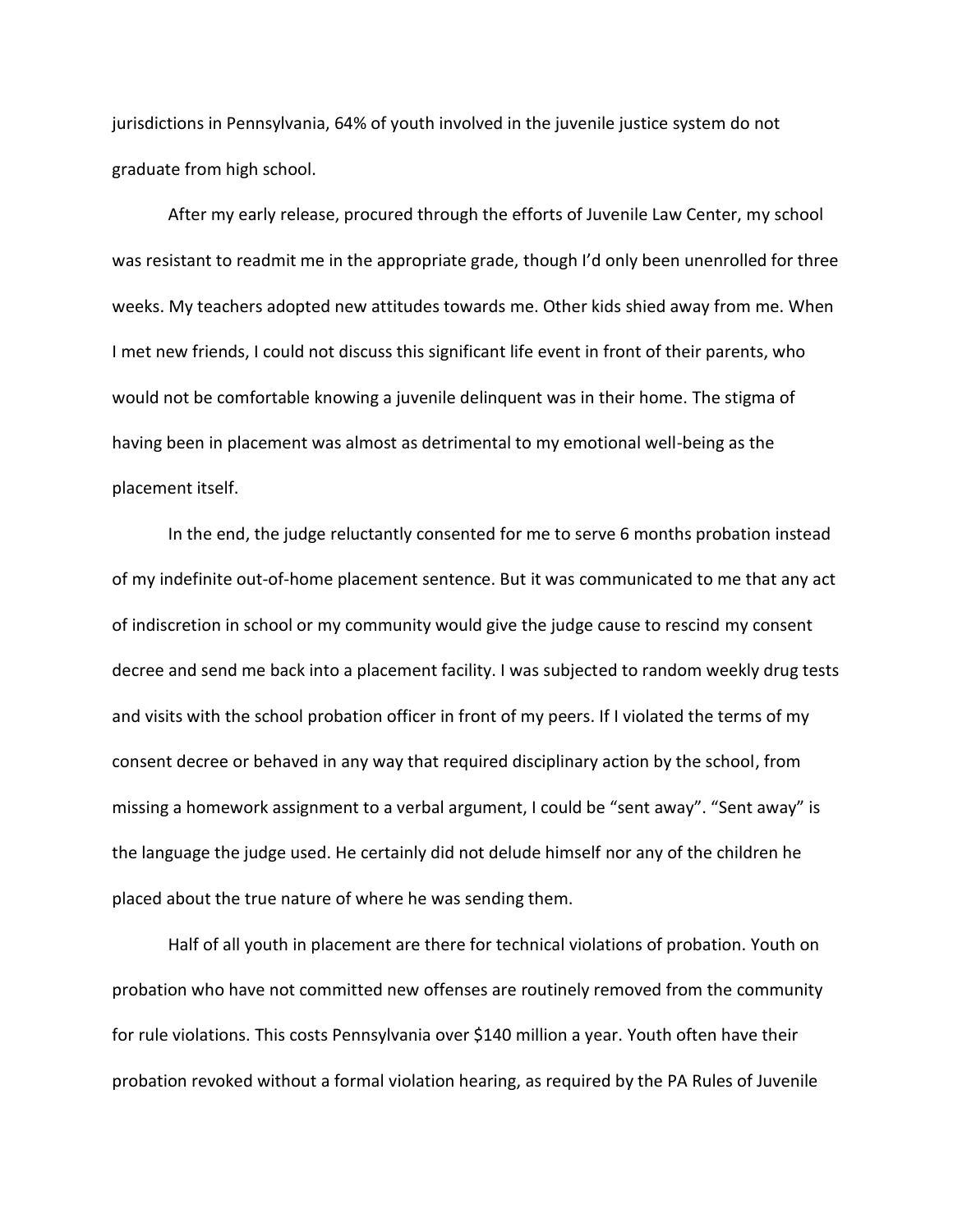Court Procedure. A formal hearing allows the court to consider other options short of placement and gives youth the assistance of counsel to provide the court with balanced information about their progress.

At fourteen, I was just mature enough to withstand the emotional trauma from such a significant upheaval of my life. It is unconscionable to expect a 10-year-old to survive that kind of experience. Many ten-year-old children still engage in imaginative play. It horrifies me to imagine a child that young be expected to endure in the system, or to appreciate the gravity or consequences of their behavior. It is imperative that the minimum age of court jurisdiction be raised to the age of 13, as per the juvenile task force Recommendation 8.

The American Bar Association supports raising the minimum age of juvenile court jurisdiction to begin at 14, and some states have already raised the minimum ages. New Hampshire begins juvenile court jurisdiction at age 13; Utah, California, Delaware, New York, and Massachusetts begin juvenile court jurisdiction at age 12, all with some exceptions for the most serious offenses. We must prevent as many children as possible from coming into contact with the system. It is for this reason that Recommendation 13 must also be brought into effect.

Youth incarceration costs nearly \$200,000 per youth per year, while even the most intensive community-based interventions cost 50 times less. The most effective communitybased services as an alternative to placement—multisystemic therapy (MST) and family functional therapy (FFT)—are 50 times cheaper than placement*.* Yet, they are no longer contracted for in Pennsylvania. Recommendation 13, which addresses the use of diversionary programs, can avoid the harms of the juvenile justice system and better serve juveniles in their communities where they have better outcomes.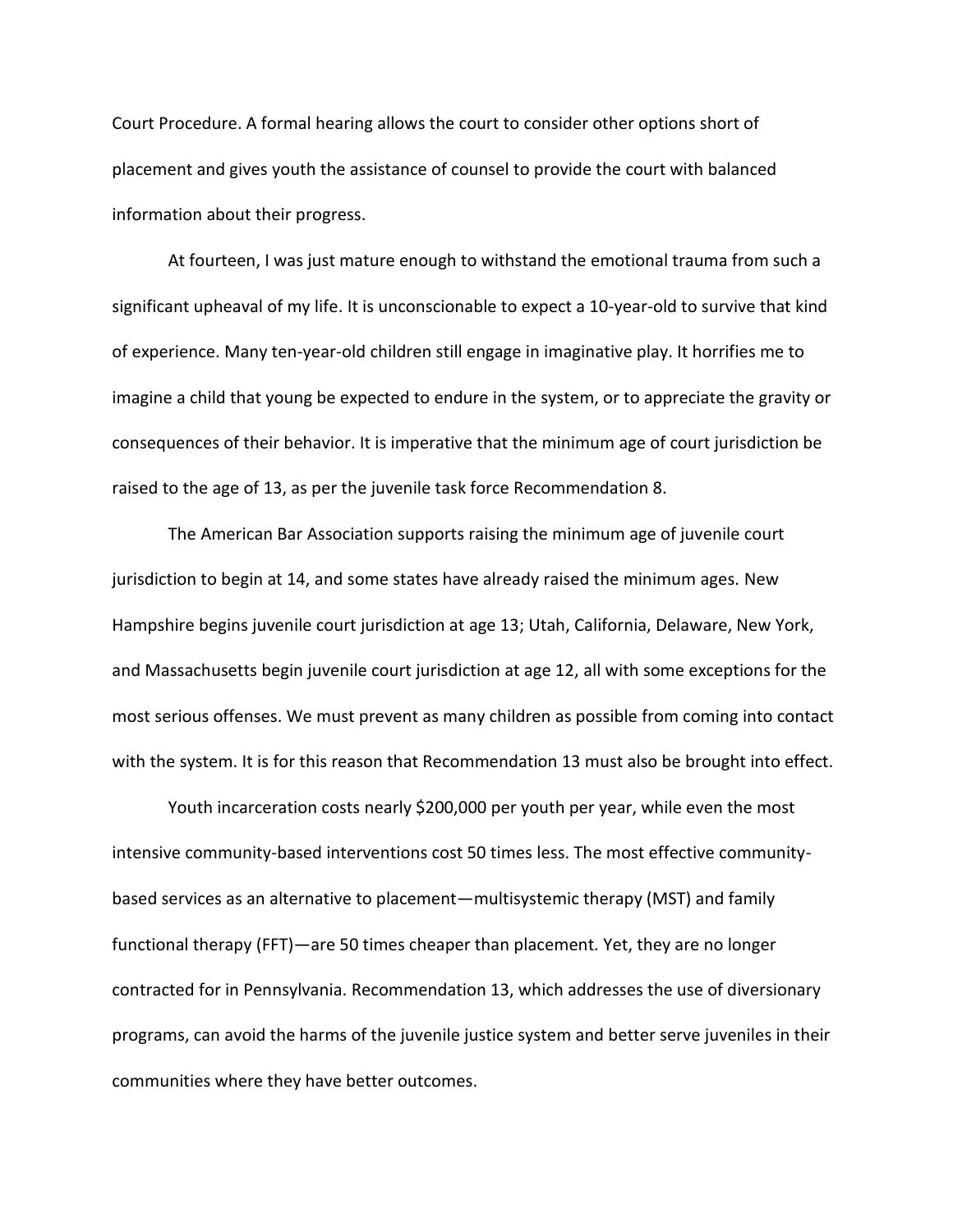My experience in juvenile court and my resulting placement embittered me to the system and adults around me. It stunted my emotional progress and temporarily disconnected me from my community. Fortunately, I had strong enough supports to enable my emotional growth. However, many youths do not have strong community support or connections; community-based diversionary programs would help connect youth to their communities and establish support where there may have been none. It would increase the resiliency of youth by linking them to resources within their communities. Diversion is more effective at reducing likelihood of re-arrest than formal court processing. The Task Force found diversionary programs have an 80% success rate when utilized.

I am also in strong support of Recommendations 14 & 15, limiting detention and placement, respectively, and establishing specific criteria by which to sentence youth. Former judge Ciavarella made sensational headlines with reports of him sending kids to placement for infractions as ridiculous as "throwing steak" at family members. I was sent away for a crime that should have been handled by my school. Being sent to placement for minor infractions is typical in Pennsylvania. 3 out of 4 juveniles sentenced are in placement for first time, nonviolent offences. Relying too heavily on court discretion allows for judges with practices like those of the infamous Kids for Cash judge. By eliminating reliance on court discretion for sentencing of youth, not only can incidences of juveniles being placed for extremely minor offences be reduced, but racial disparities in the system can also be eliminated.

The task force found that Black youth are 400% more likely to be incarcerated than White youth. It is crucial, now more than ever, that the system be corrected to eradicate this gross disparity. It is also imperative that youth of color be allowed to contribute their voices to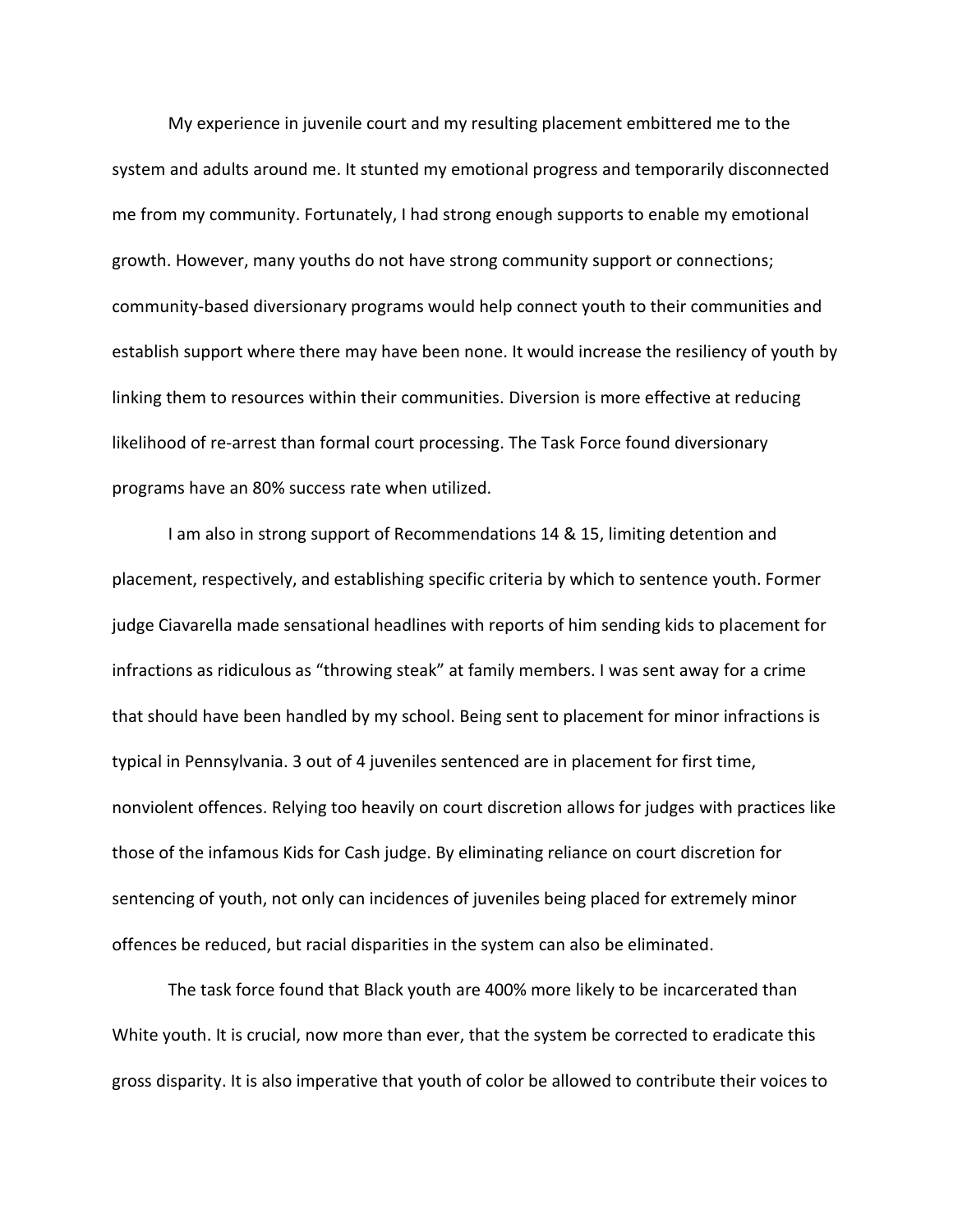this discussion. No one can attest to the gravity of this situation better than youth who have been directly impacted by it. All youth voices should be heard, but especially youth of color, because they comprise a significant portion of youth harmed by the system.

We must also focus efforts on eliminating fines and fees for youth in the juvenile justice system. Many who enter the system are unable to pay these fines and fees and are further penalized as a result. While some of these fines and fees may seem insubstantial to those from more financially stable backgrounds, people from impoverished families and communities can easily be overwhelmed by them. Given the current age of juvenile court jurisdiction, what tenyear-old can be expected to pay these fines?

Recommendation 21 calls for the elimination of fines and fees as a result of the juvenile justice system. Due to unpaid costs, youth are kept under court supervision much longer than needed, unable to have their records expunged, and can even be incarcerated. Black youth also made up 31% of cases for contempt for nonpayment, and 57% of youth who remained under court supervision until age 21. Restitution should be primarily handled by external sources such as the crime victim's compensation fund, and only ordered from youth for unreimbursed losses if a youth can afford to pay. Restorative justice programs and restitution pilot projects are alternatives that allow for restoration and accountability without devastating economic consequences for youth.

Finally, I would like to show support for Recommendation 9 which eliminates direct file. Youth should never be directly charged in adult court and doing so robs children of the opportunity to be treated as children, causing irreparable harm. The elimination of direct file still allows for children to be transferred to the adult system through the transfer process, it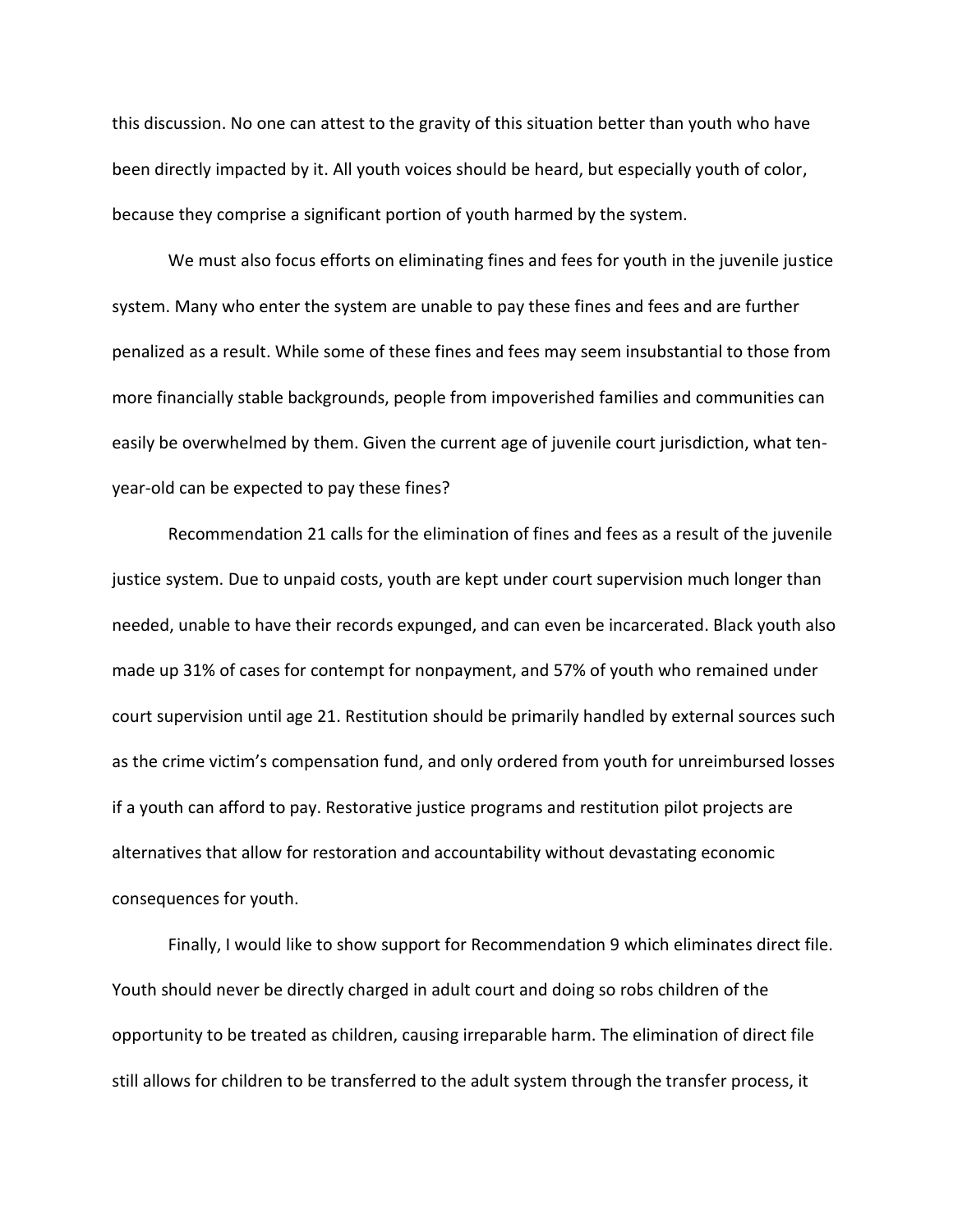would just require a juvenile court hearing first. Juveniles who end up in the court system are often treated as being much older than they are, as being criminally deviant in the same way as adults. But none of them have the emotional capacity to process many of their experiences because their brains have not finished developing.

The types of rehabilitation-focused, evidence-based programming that are commonly available in juvenile placements in PA are not present in adult jails and prisons. Youth prosecuted as adults are far more likely to be rearrested than youth whose cases remain in the juvenile system. Black youth comprise 7% of Pennsylvania's youth population, but they make up 58% of youth prosecuted as adults. By eliminating direct file, juveniles will be given the opportunity to be treated as children and racial disparities within the system can be corrected.

Many in Luzerne County, including myself, assumed the horrors were over after the infamous trial and sentencing of former judge Ciavarella. His crimes against children and the community were found so egregious that an interbranch commission on juvenile justice was established to determine just how the judge was able to abuse the system so it could be improved. However, juveniles in Pennsylvania are still facing abuse at the hands of the system in places like Wordsworth and Glen Mills. By developing legislation and reforms based on the task force recommendations established in January, 2020, Pennsylvania can show its commitment to better serving youth.

Though I am honored to provide testimony that might affect meaningful change, I am somewhat embarrassed to imagine my voice might be speaking over those who have something more important to say. Minimal input from youth and families was afforded in this process due to poor advertising for the meetings, which were unrecorded, and a lack of youth